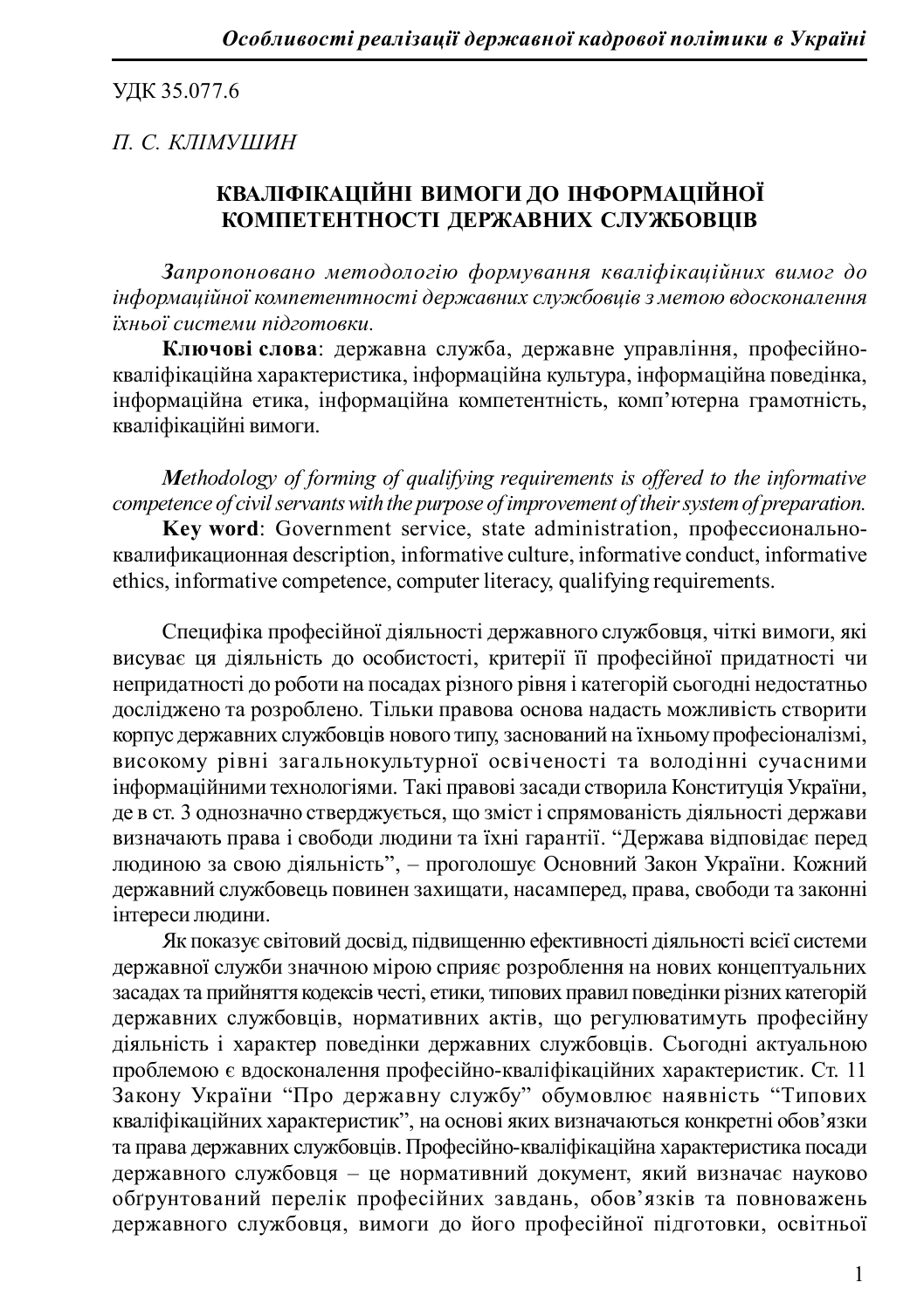кваліфікації, досвіду практичної роботи. Професійно-кваліфікаційна характеристика посади державного службовця є основним документом, за яким органи державної влади розроблятимуть посадові інструкції державних службовців.

Основні принципи формування професійно-кваліфікаційних характеристик нового покоління такі [6]:

– системний пілхіл до визначення кінцевих цілей діяльності державного службовця. **орієнтований на формування вмінь та особистих якостей державного службовця** вирішувати сукупність професійних і соціально-професійних завдань діяльності;

– діагностичність кінцевих цілей, що забезпечує можливість оцінки досягнення поставлених пілей:

– відображення в характеристиках випереджального характеру професійнокваліфікаційних вимог:

– двокомпонентність кваліфікаційної характеристики – об'єднання в одному документі двох складових вимог до державного службовця: державної та відомчої.

Першу спробу запровадження професійно-кваліфікаційних характеристик, побудованих за принципом двокомпонентності, реалізовано в Довіднику типових професійно-кваліфікаційних посал лержавних службовців, розробленому Науководослідним інститутом соціально-трудових відносин Міністерства праці та соціальної політики України та затверджених наказом Головного управління державної служби України від 1 вересня 1999 р. № 65. Структура кожної типової характеристики включає такі складові: "Завдання, обов'язки та повноваження", "Має право", "Повинен знати", "Кваліфікаційні вимоги".

До позитивних моментів цих характеристик слід віднести появу елементів типових професійних завдань у розділі "Завдання, обов'язки та повноваження" та кола прав у розділі "Має право". Відсутність переліку вмінь значно зменшує корисність цих нормативних документів.

Розділ "Кваліфікаційні вимоги" визначає вимоги до освітньо-кваліфікаційного рівня, напряму (групи напрямів) або спеціальності вищої освіти, а також вимоги до післядипломної підготовки, характеру та стажу практичної діяльності. Наведені в цьому розділі вимоги мають узагальнювальний характер і не відповідають вимогам до держслужбовців нового покоління в умовах розвитку інформаційного суспільства. Зі становленням інформаційного суспільства – суспільства, в якому інформаційні процеси здійснюються, головне, на основі використання інформаційно-комунікаційних технологій (ІКТ), а інформаційні ресурси доступні всім верствам населення. багато країн світу ввели обов'язкову сертифікацію комп'ютерної грамотності держслужбовців за міжнародним стандартом European Computer Driving Licence (ECDL – Європейські комп'ютерні права) [3]. Влалим прикладом можна вважати досвід Російської Федерації у розробленні правових механізмів закріплення кваліфікаційних вимог до державних службовців у сфері використання інформаційних технологій [7].

Відповідно до цього метою статті є розроблення методичних основ формування кваліфікаційних вимог до інформаційної компетентності державних службовців для вдосконалення системи їхньої підготовки.

Проблематиці формування професійно-кваліфікаційних характеристик державних службовців було присвячено, зокрема, праці О. Оболенського,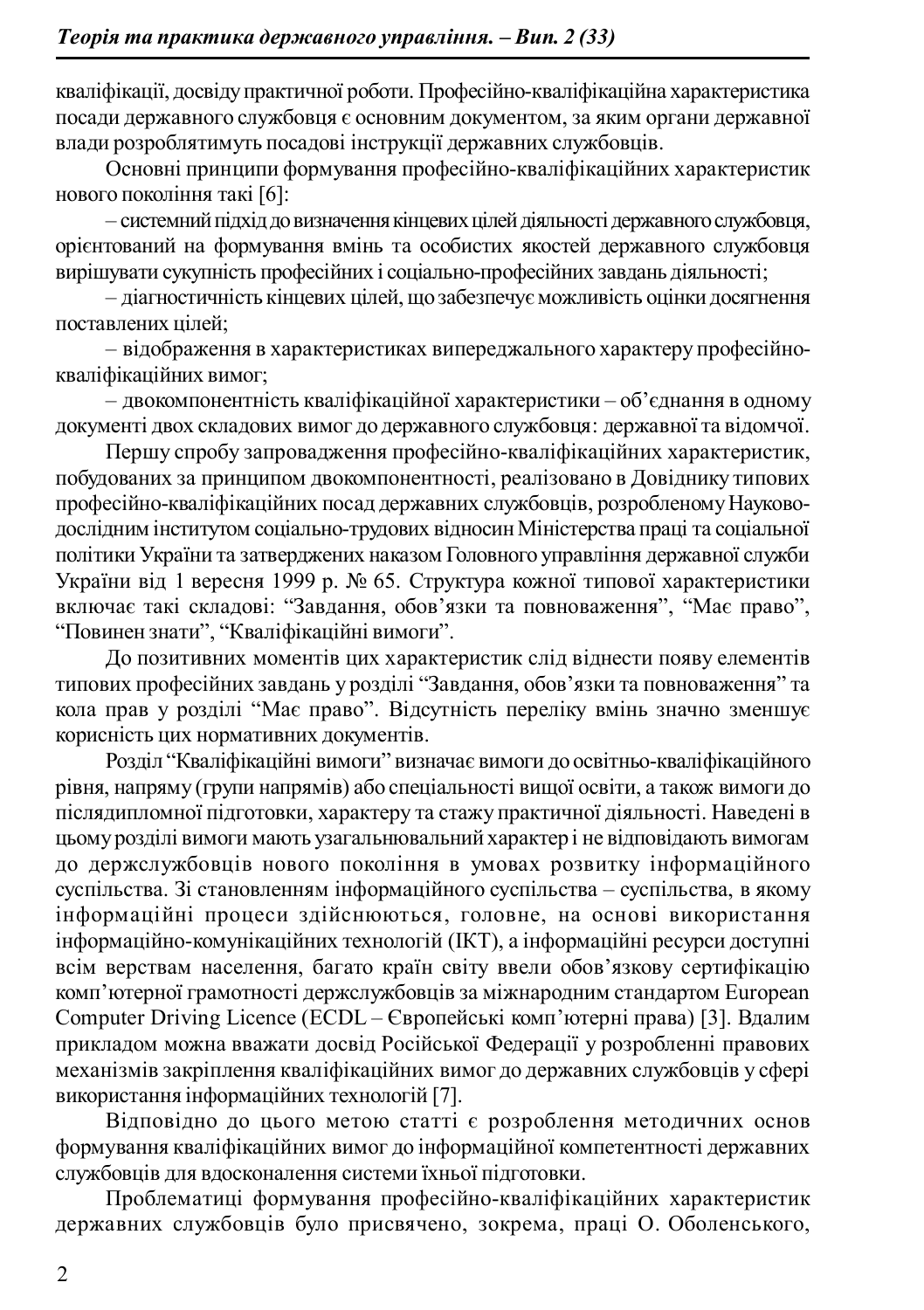О. Мельникова, Р. Хмелевського, І. Радзієвського, В. Ковалевського, В. Савицького. Більш детально дану тематику досліджували О. Матвієнко, М. Цивін [4], Д. Дубов [5], С. Дубова [6].

Поняття "інформаційна компетентність" є складовою інформаційної культури, до якої також входять поняття "інформаційна поведінка" та "інформаційна етика" [5].

Ни формаційна повелінка віллзеркалює активність особистості, як суб'єкта у процесі пізнання, його вміння орієнтуватись в інформаційному просторі. Вона эначною мірою залежить від міри доступності й комфортності використання інформаційних ресурсів, доступності інформаційних каналів і засобів для їхнього використання, тобто інформаційно-технологічних можливостей. Інформаційна поведінка – це спосіб дій, сукупність зусиль, застосовуваних для одержання, опрацювання та засвоєння наявної інформації, одержання нових знань,

Iнформаційну етику пов'язано з питаннями доступу до інформації, інтелектуальної власності, невтручання у приватне життя громадян. Особливого значення в органах державної влади набуває формування в державних службовців високого рівня інформаційної етики, адже в разі порушення її принципів (недбалого використання метолів опрацювання інформації, неуважного локументування ланих, розголошення конфіденційної інформації тощо) рівень відповідальності перед тромадянами та суспільством значно вищий, ніж у комерційних компаніях.

Iнформаційну компетентність особистості значною мірою пов'язано з комп'ютерною компетентністю і в цілому спрямовано на формування інформаційно-технологічної компетентності особистості. До структури інформаційно-технологічної компетентності входять [1]:

1. Комп'ютерна грамотність – сформованість функціональних навичок опрацювання даних, яку можна визначити як здатність використовувати комп'ютерну техніку з метою зберігання, оброблення й використання інформації.

2. Комп'ютерна компетентність, яка суттєвою мірою визначається сталою внутрішньою мотивацією до освоєння інформаційних технологій, передбачає цілісну систему знань у галузі інформатики, пізнання себе як активного суб'єкта інформаційного суспільства.

3. Інформаційна компетентність – інтелектуальна особистісна складова в освоєнні інформаційного простору, що передбачає опанування вмінь сприймати й осмислювати різну інформацію, спираючись на інформаційний підхід до дослідження й використання всіх інформаційних феноменів, на системне уявлення про зміст, сугність і мету інформатизації, забезпечення інформаційної безпеки та екології інформаційного середовища.

Структурно-логічний зв'язок розглянутих понять подано на рис. 1.

Розроблення кваліфікаційних вимог до інформаційної компетентності державних службовців повинне будуватися на таких принципах: повнота і відкритість стандарту вимог, модульність структури переліку вимог, багаторівність кваліфікаційних вимог, взаємозв'язок вимог до теоретичних знань і практичних навичок.

Молульність структури переліку вимог лає можливість ураховувати специфіку діяльності окремих органів державної влади та дозволяє: вибирати необхідні модулі зі списку вимог під час складання конкретних кваліфікаційних вимог до службовців, які обіймають певні посади, розширювати кваліфікаційні вимоги за рахунок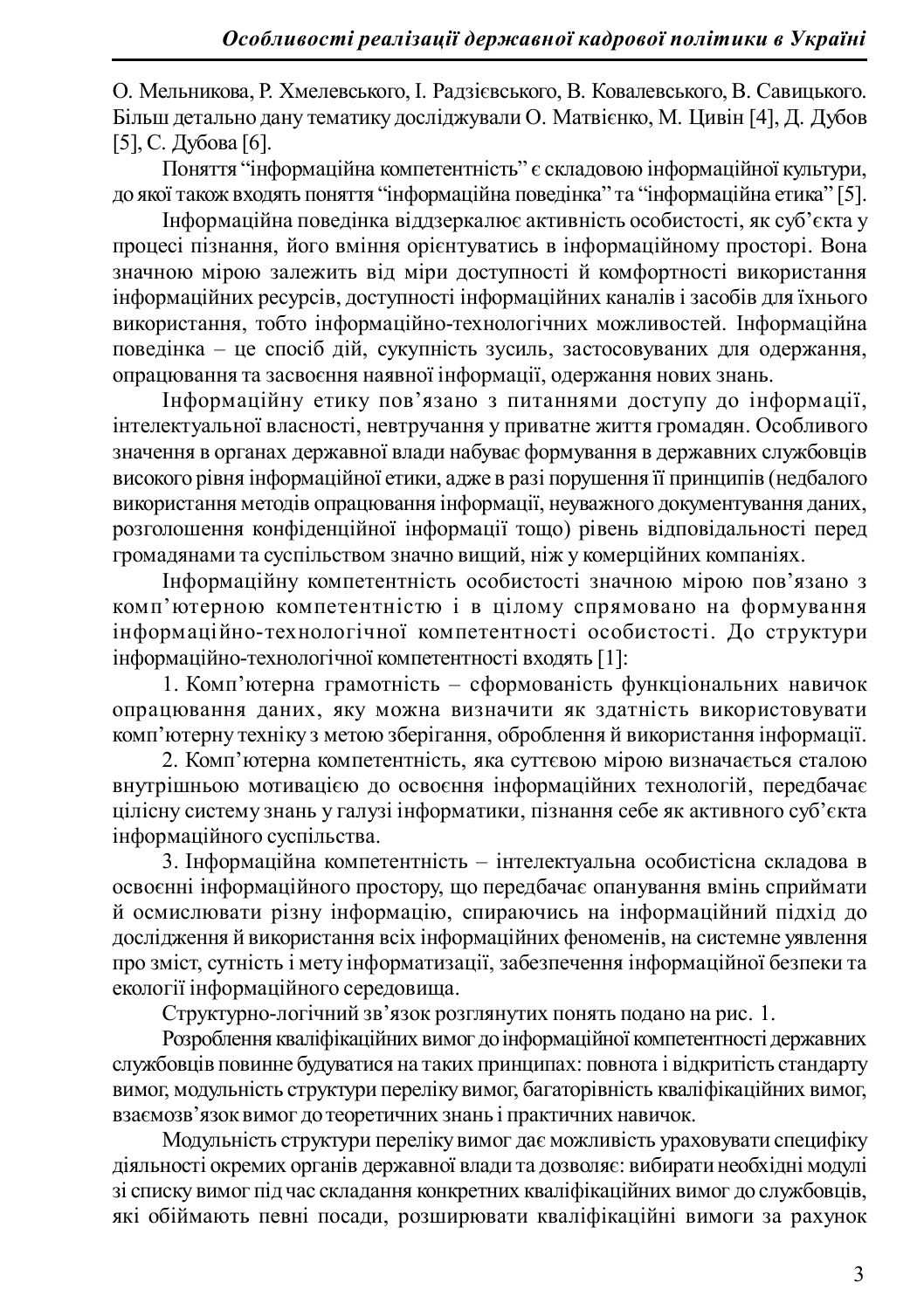включення в них нових модулів, що відбивають зміни в технологіях або специфічні аспекти систем, що існують.



Рис. 1. Складові поняття інформаційної культури

Багаторівневість кваліфікаційних вимог передбачає введення ієрархії трьох рівнів: *базовий, розширений і спеціальний* (рис. 2). Рівень "базовий" кваліфікаційних вимог є обов'язковим для всіх державних службовців, а його модулі – обов'язковими для включення до кваліфікаційного іспиту, проте їхній набір для категорій державних службовшів різний.

Модулі рівня "розширений" включаються в кваліфікаційний іспит за рішенням представника органу, що приймає на роботу, відповідно до функціональних обов'язків посадових регламентів, особливостей і складності робіт, покладених на державних службовців будь-яких категорій.

Модулі кваліфікаційних вимог рівня "спеціальний" формуються прелставником, який приймає на роботу, з оглялу на специфіку роботи лержавних службовців будь-яких категорій конкретного державного органу, функціональні обов'язки яких передбачають роботу зі спеціальним програмним забезпеченням, використовуваним в даному державному органі.

Основними у підготовці державних службовців у сфері використання інформаційних технологій є такі етапи: створення й розвиток інфраструктури регіональних центрів з підготовки і підвищення кваліфікації державних службовців у сфері інформаційних технологій, розроблення необхідних методичних матеріалів, професійне навчання і сертифікація результатів навчання відповідно до кваліфікаційних вимог до інформаційної компетентності державних службовців.

Отже, розв'язання проблеми підготовки державних службовців нового покоління для забезпечення ефективного державного управління на основі використання новітніх інформаційних технологій можливе, перш за все, на базі визначення кваліфікаційних характеристик такої підготовки. Обґрунтована в статті методологія формування кваліфікаційних вимог до інформаційної компетентності державних службовців є основою для розроблення уніфікованих процедур оцінки кваліфікаційних навичок співробітників у сфері застосування сучасних інформаційних технологій [4].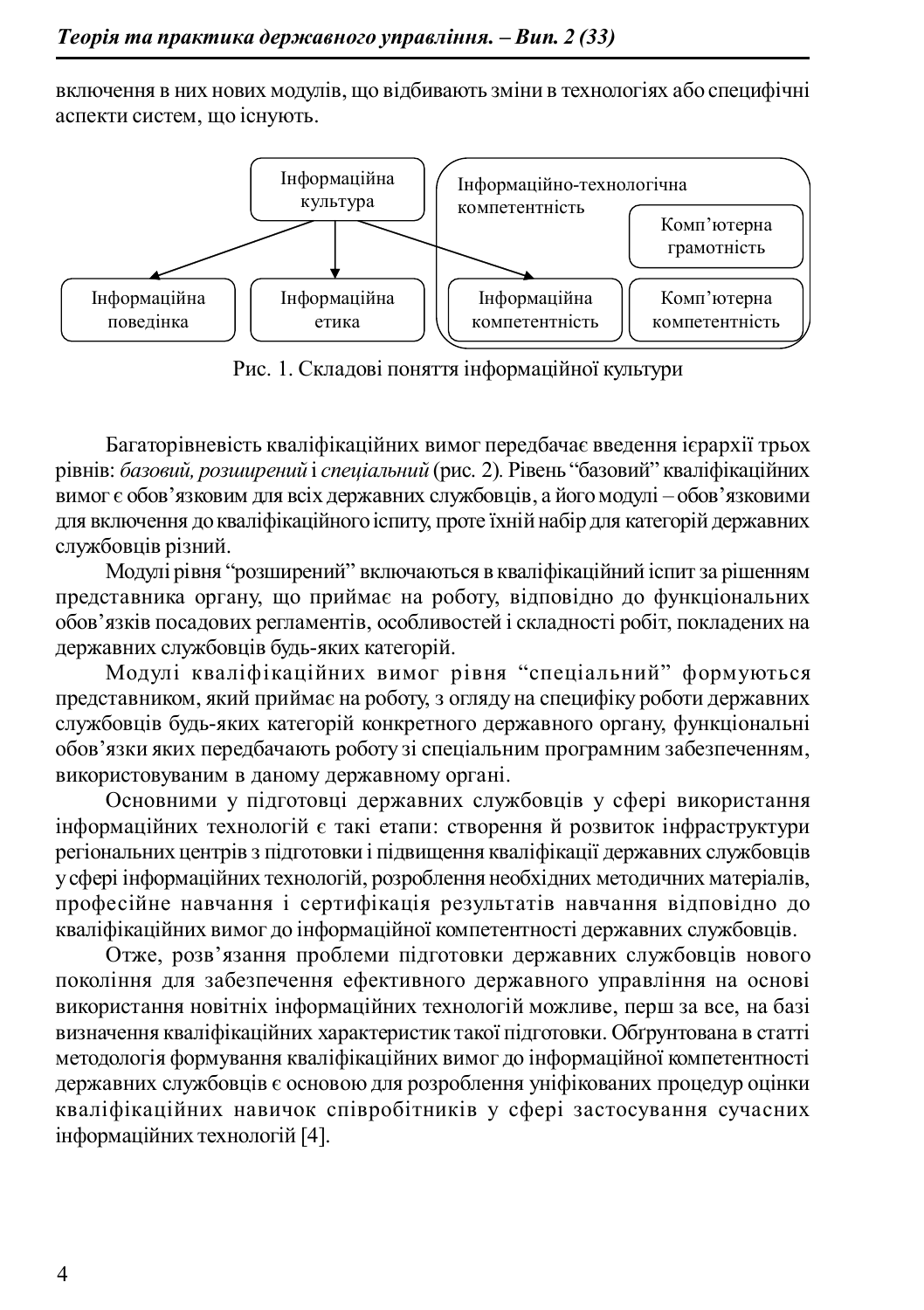

Рис. 2. Ієрархія рівнів кваліфікаційних вимог до інформаційної компетентності державних службовців

## Література:

1. *Дубова С. А*. Інформаційна культура державних службовців як чинник якості впровалження та функціонування автоматизованих інформаційних систем (AIC)/ С. А. Дубова. – Режим доступу:<http://www.documentstudy.net.ua/?p=648.>

2. *Дубов Д. В.* Роль інформаційної культури в діяльності органів державного управління / Д. В. Дубов // Вісн. Книжкової палати. – 2003. – № 8. – С. 26–28.

3. ECDL для государственных органов. – Режим доступа :<http://www.ecdl.com.ua/> index.php?option=com\_content&task=view&id=34&Itemid=55

4. *Клімушин П. С.* Електронне урядування в інформаційному суспільстві: монографія / П. С. Клімушин, А. О. Серенок. – Х.: Вид-во ХарРІ НАДУ "Магістр",  $2010 - 312$  c.

5. *Матвієнко О. В.* Основи менеджменту інформаційних систем: навч. посіб. / О. В. Матвієнко. М. Н. Шивін. – Вил. 2-ге. перероб. та лопов. – К.: Шентр навч. літ.,